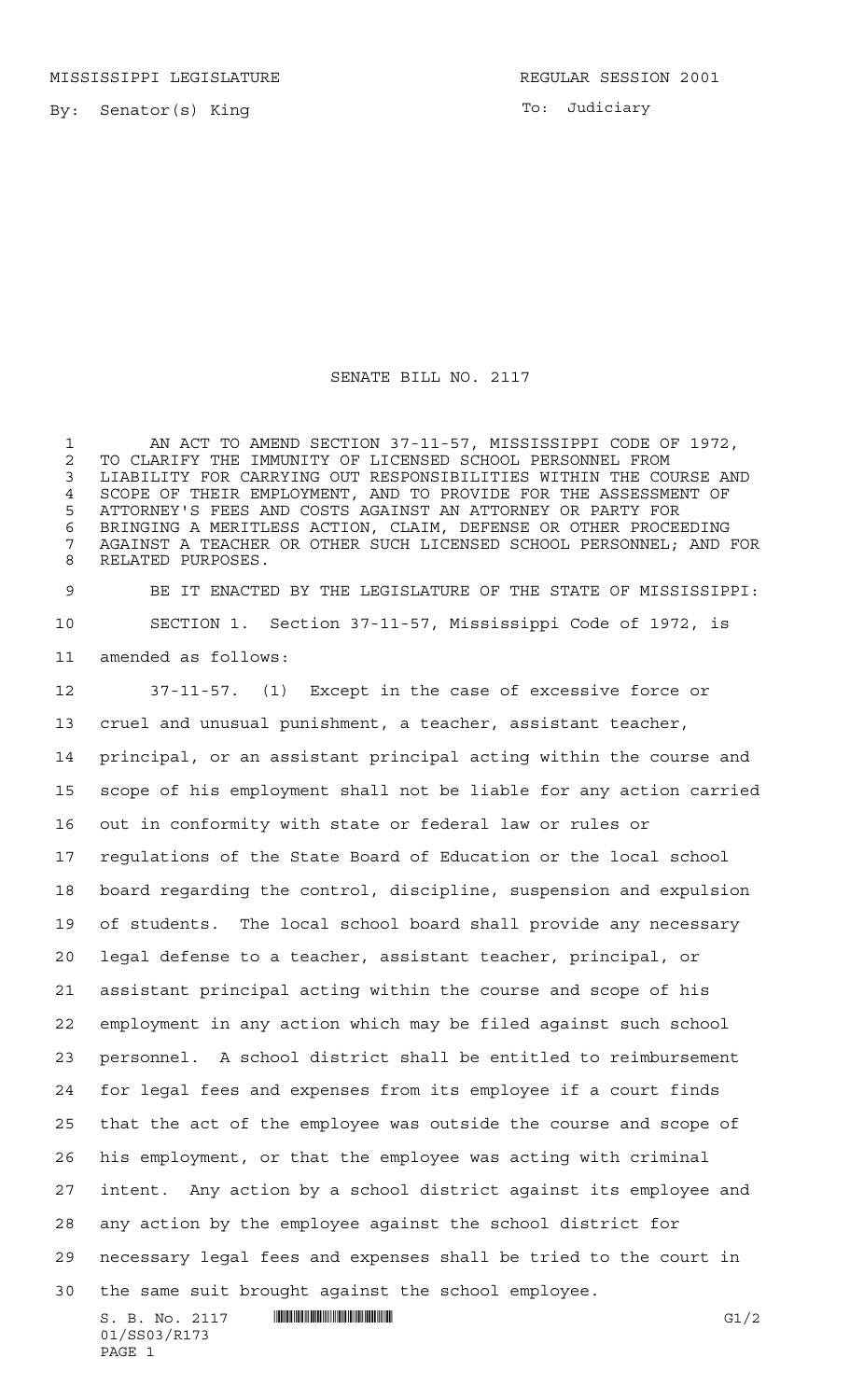(2) Corporal punishment administered in a reasonable manner, or any reasonable action to maintain control and discipline of students taken by a teacher, assistant teacher, principal or assistant principal acting within the scope of his employment or function and in accordance with any state or federal laws or rules or regulations of the State Board of Education or the local school board does not constitute negligence or child abuse. No teacher, assistant teacher, principal or assistant principal so acting shall be held liable in a suit for civil damages alleged to have been suffered by a student as a result of the administration of corporal punishment, or the taking of action to maintain control and discipline of a student, unless the court determines that the teacher, assistant teacher, principal or assistant principal acted in bad faith or with malicious purpose or in a manner exhibiting a wanton and willful disregard of human rights or safety. For the purposes of this subsection, "corporal punishment" means the reasonable use of physical force or physical contact by a teacher, assistant teacher, principal or assistant principal, as may be necessary to maintain discipline, to enforce a school rule, for self-protection or for the protection of other students from disruptive students.

 $S. B. No. 2117$  . We say the set of  $S. B. No. 2117$ 01/SS03/R173 (3) Except in the case of an intentional tort, a teacher, assistant teacher, principal or an assistant principal, acting within the course and scope of his employment, shall not be liable for any action carried out in conformity with state or federal law, rules or regulations of the State Board of Education, or the local school board regarding his employment. The local school board shall provide any necessary legal defense to a teacher, assistant teacher, principal or assistant principal acting within the course and scope of his employment in any action which may be filed against such school personnel. Except as otherwise provided in this section, in any civil action commenced or appealed in any court of record in this state, the court shall award, as part of

```
PAGE 2
```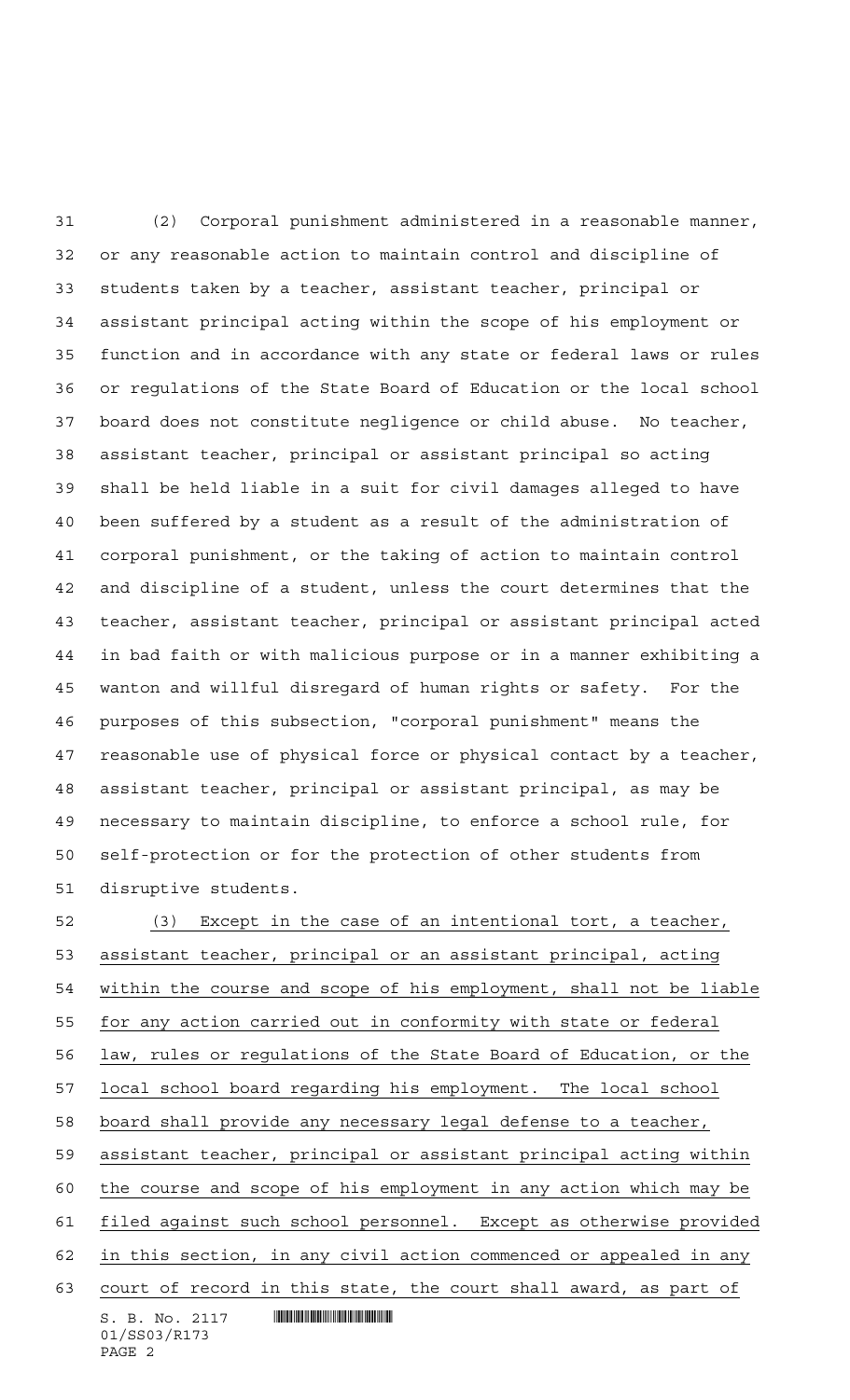$S. B. No. 2117$  . We say the set of  $S. B. No. 2117$  its judgment and in addition to any other costs otherwise assessed, reasonable attorney's fees and costs against any party or attorney of the court, upon the motion of any party or on its own motion, if the court finds that an attorney or party brought an action, or asserted any claim or defense, that is without substantial justification, or that the action, or any claim or defense asserted, was interposed for delay or harassment, or if it finds that an attorney or party unnecessarily expanded the proceedings by other improper conduct including, but not limited to, abuse of discovery procedures available under the Mississippi Rules of Civil Procedure. No attorney's fees or costs shall be assessed if a voluntary dismissal is filed as to any action, claim or defense within a reasonable time after the attorney or party filing the action, claim or defense knows or reasonably should have known that it would not prevail on the action, claim or defense. When a court determines reasonable attorney's fees or costs should be assessed, it shall assess the payment against the offending attorneys or parties, or both, and in its discretion may allocate the payment among them, as it determines most just, and may assess the full amount or any portion to any offending attorney or party. No party, except an attorney licensed to practice law in this state, who is appearing without an attorney shall be assessed attorney's fees unless the court finds that the party clearly knew or reasonably should have known that such party's action, claim or defense or any part of it was without substantial justification. The following words and phrases as used in this subsection (3) have the meaning ascribed to them herein, unless the context clearly requires otherwise: (a) "Without substantial justification," when used with reference to any action, claim, defense or appeal, including without limitation any motion, means that it is frivolous, 95 groundless in fact or in law, or vexatious, as determined by the court.

01/SS03/R173 PAGE 3